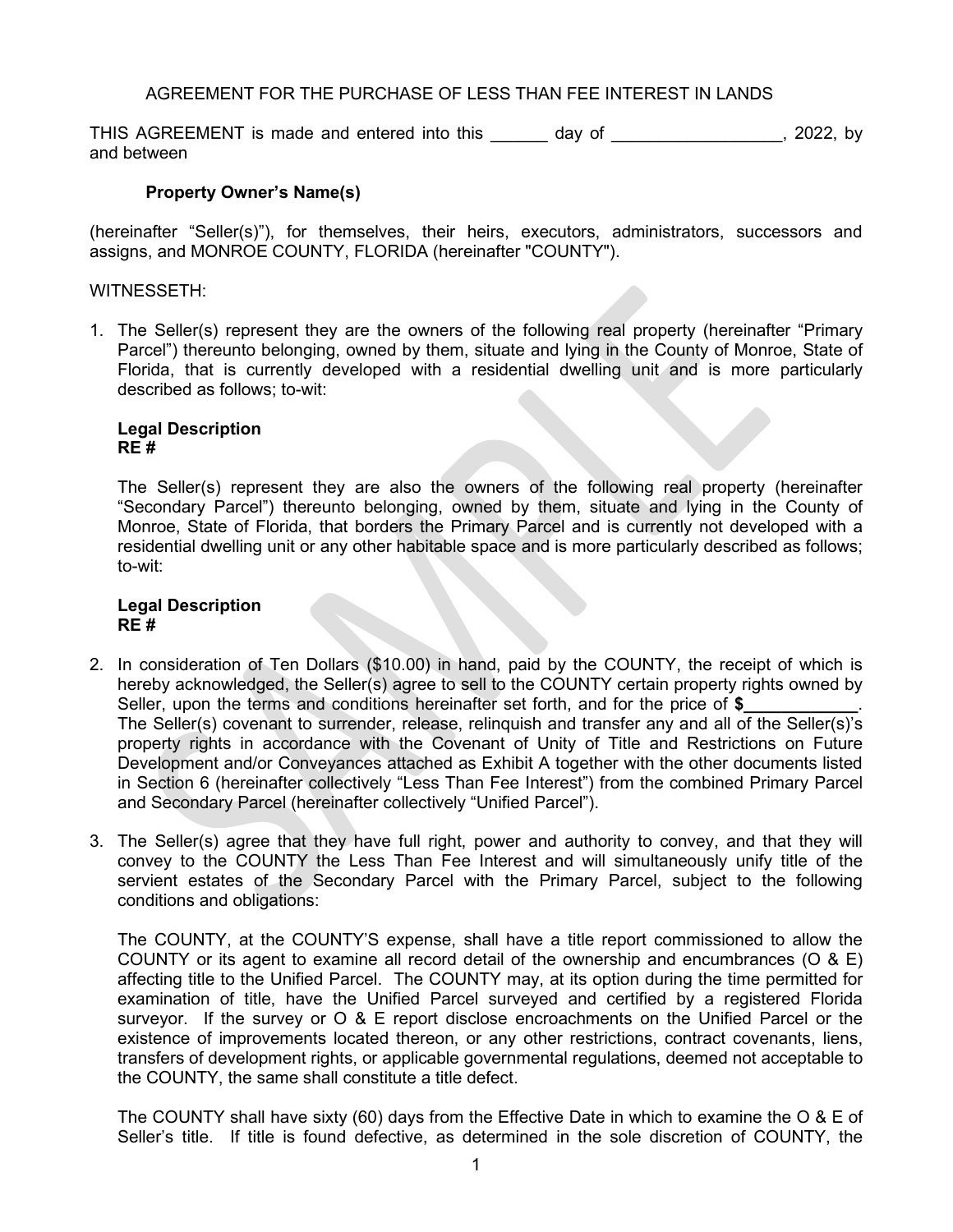COUNTY shall, within this specified time period, notify Seller(s) in writing specifying defect(s). If the defect(s) render title unacceptable to the COUNTY, the Seller(s) will have one hundred twenty (120) days from receipt of notice within which to remove the defect(s). The Seller(s) will use diligent effort to correct defect(s) in title within the time provided therefore, including the bringing of necessary suits, failing which the COUNTY shall have the option of either accepting the title as it then is or rescinding the Agreement herein.

- 4. The Seller(s) further agree not to do, or suffer others to do, any act by which the value or property rights associated with the Less Than Fee Interest may be diminished or encumbered while this Agreement is pending. In the event any such diminution, encumbrance or other impairment occurs, the COUNTY may, without liability, refuse to accept conveyance of said Less Than Fee Interest.
- 5. The Seller(s) further agree that during the period covered by this instrument officers and accredited agents of the COUNTY shall have at all reasonable times the unrestricted right and privilege to enter upon the Unified Parcel for all proper and lawful purposes, including examination of the Unified Parcel and the resources upon it. Nothing herein shall be construed to constitute an acceptance of any existing or future code or building violation on the Unified Parcel. This provision shall survive closing. The Seller(s) hereby waive their rights to any and all claims against the COUNTY or the State of Florida associated with, or arising from ownership of, the Unified Parcel and this waiver shall survive closing.
- 6. The Seller(s) will execute and deliver upon demand of the proper officials and agents of the COUNTY the following documents conveying to the COUNTY all of Seller's Less Than Fee Interest in a manner satisfactory to the legal counsel of the COUNTY:
	- a) Covenant of Unity of Title and Restrictions on Future Development and/or Conveyances (hereinafter "Covenant of Unity of Title document")
	- b) Joinder of Mortgagee (if applicable)
	- c) Joinder of Non-Mortgagee Encumbrance Holder (if applicable)
	- d) Grantor's Affidavit of No Encumbrance (if neither b or c above applies)
	- e) Affidavit of Trustee (if land owned by a Trust)
	- f) Application to Monroe County Property Appraiser to Consolidate Real Estate Parcels
- 7. In consideration whereof the COUNTY agrees that it will purchase all of said Less Than Fee Interest at the price of **\$\_\_\_\_\_\_\_\_\_\_\_\_**. The COUNTY further agrees that after the preparation, execution, and delivery of the documents enumerated above, and after the legal counsel of the COUNTY shall have approved the documentation releasing the Less Than Fee Interest to be surrendered to and vested in the COUNTY, it will cause to be paid to the Seller(s) the purchase price, less any costs of closing payable by Seller, as set forth below.

The COUNTY shall pay the following expenses associated with the conveyance of the Less Than Fee Interest: recording fees for the documents listed in Section 6, settlement fees, O & E report fees, title examination fees, and the Buyer's attorney's fees. The Seller(s) shall pay the real estate commissions, if any are due. Full transfer, surrender and possession of the development rights described above shall pass to the COUNTY as of the date payment is made to the Seller(s) subject only to the reservations stated in Section 2 above.

- 8. It shall be the obligation of the Seller(s) to pay any assessments outstanding as liens due to the County at the date the Less Than Fee Interest vests of record in the COUNTY.
- 9. It is mutually understood and agreed that notice of acceptance of this Agreement shall be given to the Seller(s) by email to the address provided by the Seller(s) or by mail addressed to the Seller(s) at the following address: